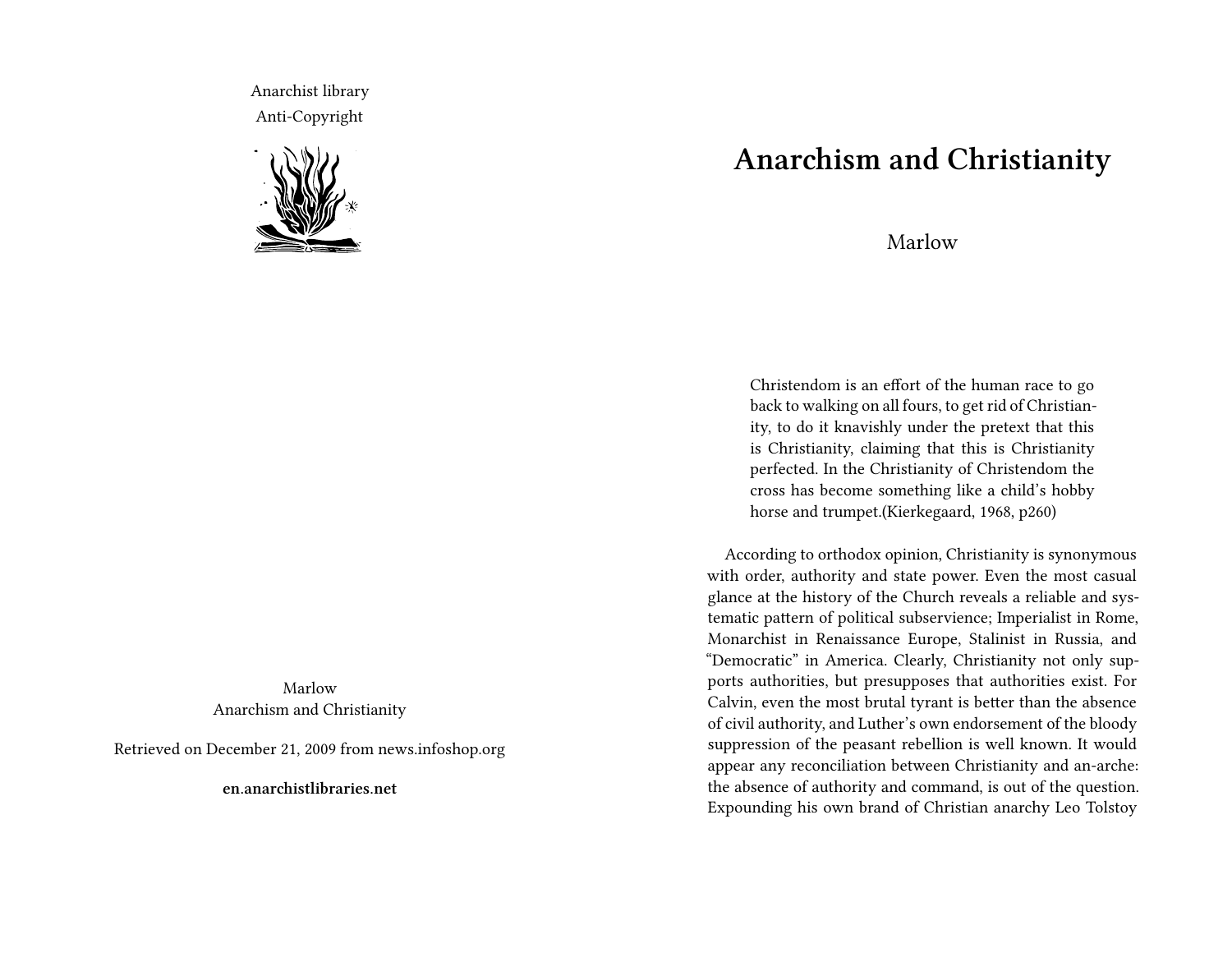complained of "a tacit but steadfast conspiracy of silence about all such efforts." (Tolstoy,1984,p8) Nevertheless, from the very foundation of Christianity there has been an undercurrent of opposition to both secular and Church authority, much more than just incidental protests against given power abuse, but essentially anarchistic in character. So it is my purpose here to demonstrate the radical incompatibility between the ethics of state power and the ethics of the gospel. This is not an attempt to construct a sociology of Christianity, but simply an effort to isolate and analyse its socio-political dimensions and show that anarchism is the only "anti-political political position" in harmony with Christian thought. This will require scrutiny of both biblical doctrine, as well as some of the various anarchistic Christian movements throughout history. First of all, a brief definition of anarchism is necessary.

Most basically, anarchism is the extreme scepticism of all forms of social hierarchy and entrenched and coercive institutional authority. Emma Goldman, in her essay "Anarchism" defines it as "the theory that all forms of government rest on violence, and are therefore not only wrong and harmful, but also unnecessary." (1973,p12) Anarchy is broader than this however. It views the nature of power as essentially malignant, and is in opposition to all coercive forms of cultural, economic, social and political authority, i.e. those forms of authority that which maintain obedience through violence or the threat of negative sanctions. Thus, as Rudolph Rocker elegantly puts it, "Power operates only destructively, bent always on forcing every manifestation of life into the straightjacket of its laws. Its intellectual expression is dead dogma, its physical form brute force. And this unintelligence of its objectives sets its stamp on its supporters also and renders them stupid and brutal, even when they were originally endowed with the best of talents. One who is constantly striving to force everything into a mechanical order at last becomes a machine himself and loses all human feeling." (Pennock&Chapman,1978,p5)

rupts absolutely" is a central tenant of both. The purpose of this essay was to formulate a reconciliation, but I have completely ignored anarchy's sometimes rabid enmity to all religion, best summed up in Bakunin's well known inversion of Voltaire, "If God did exist, it would be necessary to abolish him." (Pennock&Chapman,1978,p113) Indeed, many anarchists, almost all the classics, view God as the supreme arche on which all other forms of authority find their justification, and unless the individual can learn to raise the ego to the position of the religious God, they will remain a slave. This would require a whole other discussion on the nature of divine authority as represented in the bible, and I think Jacques Ellul has persuasively argued the compatibility between "No Gods — No Masters" and "I believe in God the Father Almighty" in his essay "Jesus and Marx". Suffice to say, Christianity's historical perversion was to recognise the state, and I think that fundamentally, it was the character of this perversion and its many destructive consequences that the early anarchists were attacking.

An articulation between intellectual strands of Christian anarchy and rationalistic anarchy could prove seminal. Christianity's conception of human nature could act as a counterbalance to anarchism's more utopian tendencies, the prospect of a total eradication of societal power relations for example. Likewise, rational anarchism could provide a springboard for transcending the orthodox doctrine of the fall as a negation of the transformation of society. However, the possibility of any such dialectic will rest on anarchism's realisation that Christianity does not necessarily presuppose established and rigorously maintained political power structures, and Christianity's recognition that anarchy is the only political position in accord with scripture. Only then can Christians take their place beside anarchists.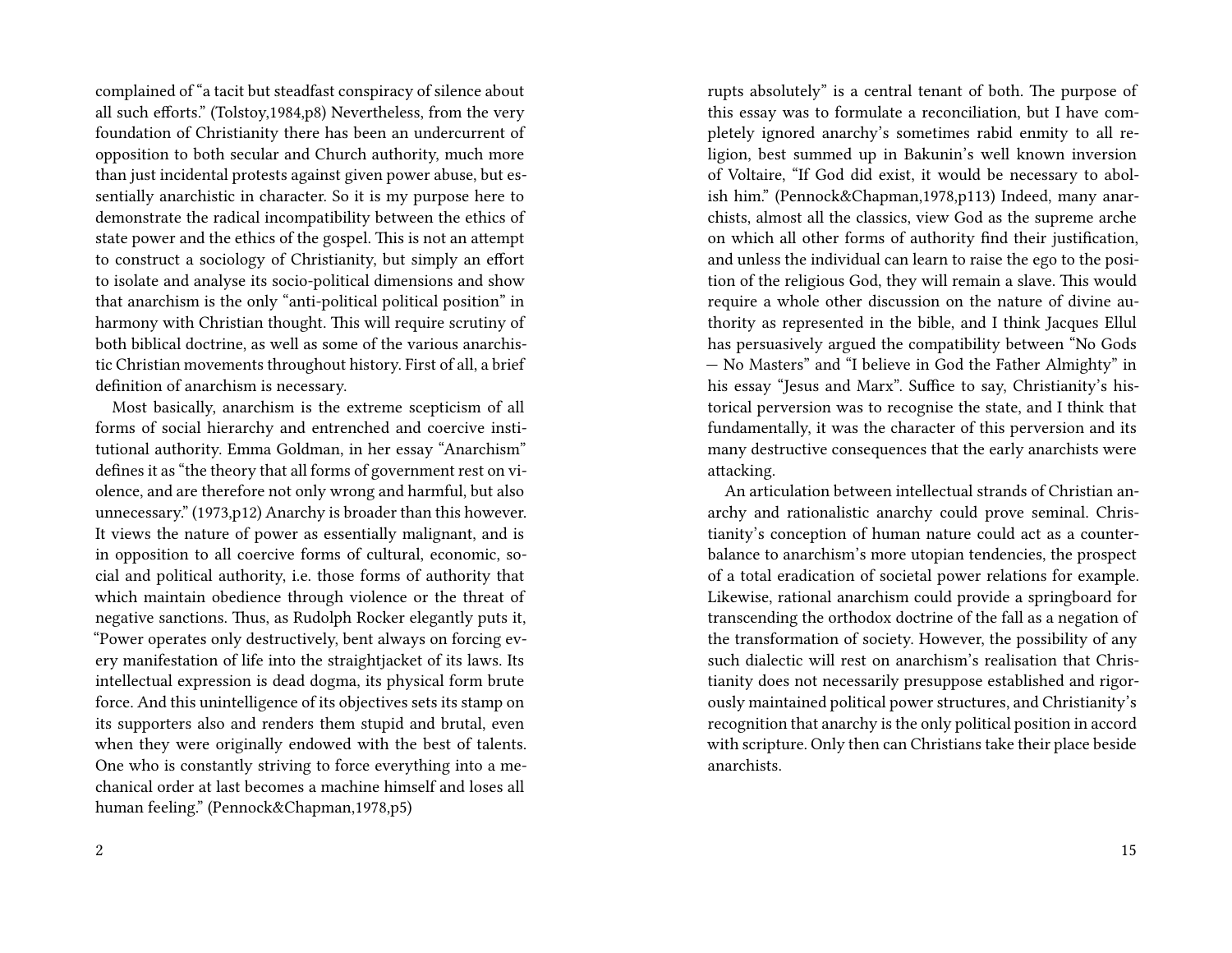scription into the Tsar's military. Non-violence was the core of the Doukhobor philosophy and, in their estimation, the Tsar and by association the Orthodox Church were illegitimate in the eyes of God. While the Doukhobors preceded Tolstoy, his works formed a central part in the movement's intellectual development, he even personally paid a part of their costs to emigrate to Canada to escape state persecution. Once in Canada, the Doukhobors split into three groups: the independents, who chose to accept the requirement of citizenship and the ownership of private property, the communalists, and the radical "Sons of Freedom." The communalists enjoyed a season of remarkable prosperity under the de-facto leadership of Peter Veregin, and their communalist economic system generated considerable wealth. Their communal structure dissipated gradually during the depression era however, exacerbated by continual relocation brought on by a refusal to swear allegiance to the king.

The most radical splinter of the Doukhobor people, the "Sons of Freedom" rallied around extreme expressions of Veregin's anti-state and vegetarian doctrine. He wrote that an earthly paradise would only be possible with a return to "primitive conditions, and a spiritual state lost by Adam and Eve." (Momonova,1995,p6) Vergin was largely deified inside a cultural context of traditional muzhik mysticism, and the Sons of Freedom's subsequent fame for nudity and arson is not something happily discussed by contemporary Doukhobors. Although Doukhobors no longer live in communal structures, their Church still remains non-hierarchical and antiauthoritarian.

So, from this very limited analysis of biblical text and various sociological manifestations of Christian anarchism, it seems that not only is Christianity and anarchy mutually reinforcing, but that the theoretical base of rationalistic anarchism is deeply rooted within the history of Christian dissent. The often repeated truism, "power corrupts; absolute power cor-

So anarchy maintains that the abolition of social hierarchy is essential in establishing a society based on equality and individual liberty. While theories on how this society might be structured are complex and diverse, the most common element uniting them is the replacement of state authoritarianism with some form of non-governmental cooperation between free individuals. Usually, this takes the form of self-governing, decentralised, directly democratic community based assemblies and their confederations. These flax-roots community bodies would function on the principles of self-help, mutual-aid and voluntary cooperation, and would be linked cooperatively through federation to other autonomous communities from the local, to the bioregional, to the global level. Naturally, socialisation of the major means of production and economic selfmanagement are primary. The aim is to replace the pyramidal hierarchy of the modern state with an organic sphere, the true diffusion of power. These are the fundamental principles of anarchist thought, which will be central to this discussion.

So, now we will consider the other side of the coin, beginning with a (very) limited examination of biblical data in both the New and Old Testaments. In Samuel 1 we see Israel's social structure as traditionally anarchistic. After the liberation from Egypt there were no clan princes, and families that might have been considered aristocratic were either destroyed or vanquished. The God of Israel declared he alone would be the head of Israel, yet this was not a theocracy, for God had no representatives on earth and clan assemblies deliberated on community decisions. In periods of crisis God would appoint a "judge" to a position of leadership, but these individuals had no permanent authority, and after they had played out their role they were said to efface themselves and rejoin the people. Against the will of God, the Israelites decide on a monarchy, a king for the sake of efficiency, and to be conventional with dominant civilisations. God accepts their demand, but gives them a warning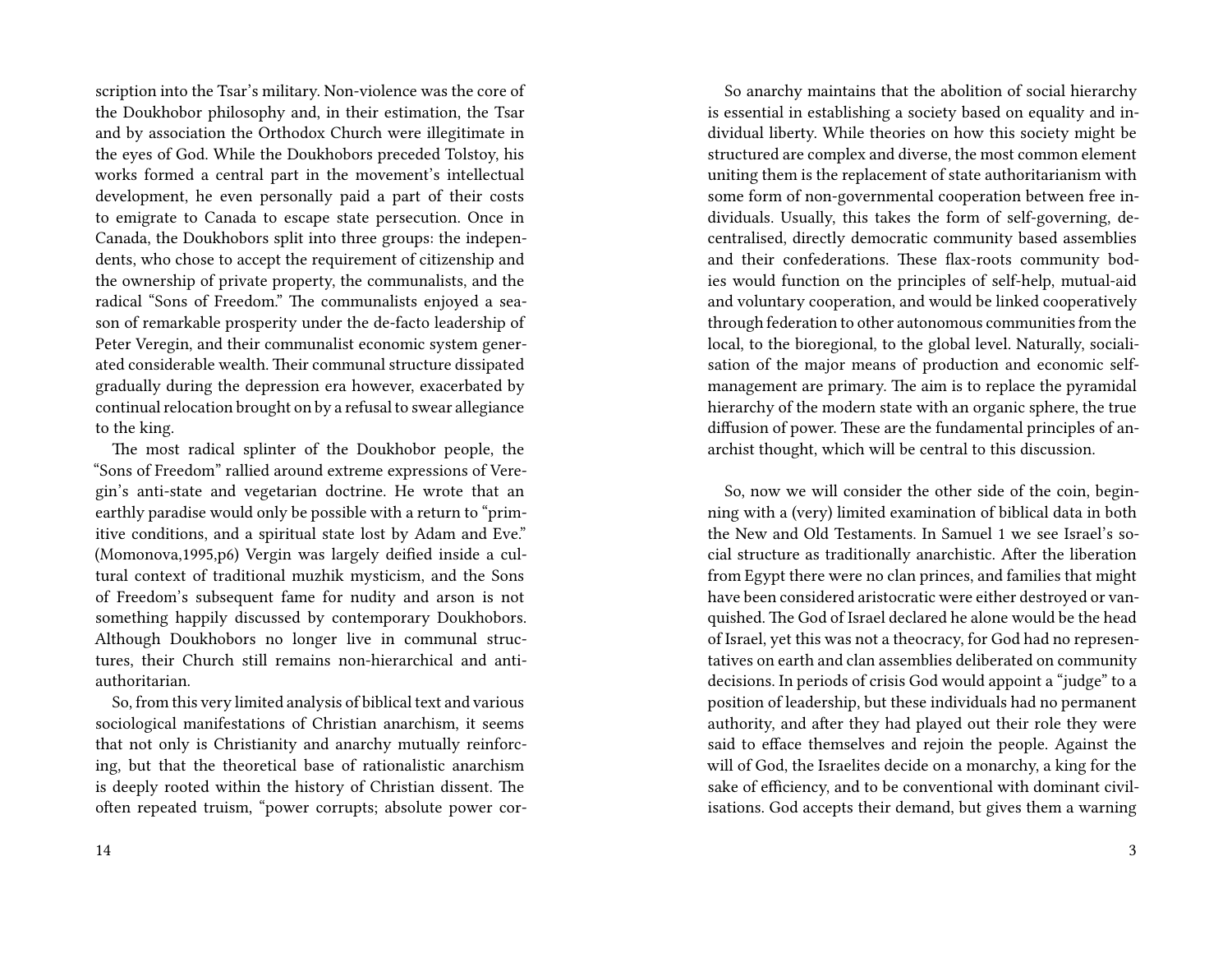in the form of a particularly accurate assessment of the nature of political power:

This is what the king who reigns over you will do: He will take your sons and make them serve with his chariots and horses, and they will run in front of his chariots. Some he will assign to be commanders of thousands and commanders of fifties, and others will plough his grounds and reap his harvests, and still others will make weapons of war and equipment for his chariots. He will take your daughters to be perfumers and cooks and bakers. He will take the best of your fields and vineyards. He will take a tenth of your grain and of your vintage and give it to his officials and attendants. He will take a tenth of your flocks and you yourselves will become his slaves. (1 Samuel 8:8)

As Jacques Ellul writes, this passage boils down to 3 messages: "(1) political power rests on distrust and rejection of God; (2) political power is always dictatorial, excessive and unjust; (3) political power in Israel is established through conformity, in imitation to what is done in neighbouring kingdoms."(1991,p46) To this I would add that it also states the existence of social hierarchy is inseparable from exploitation and stratification.

This is certainly a repudiation of the legitimacy of political power, one which is regular throughout the bible. Vernard Eller points to a systematic representation of monarchy in the Old Testament. Efficient kings, i.e. those that exercised political power *normally* by enriching their people, making conquests, consolidating rule etc are consistently represented as idolatrous, unjust tyrannical murderers. In contrast, the inefficient and weak kings, those who allowed their administrations to crumble, who lost wars and the wealth of the people are

are only a small part of Russia's rich history of religious dissent, anchored in cultural and philosophical traditions revolving around ideas of justice, beauty (especially spiritual beauty), goodness and service to universal values. Perceiving all power as an evil, Tolstoy arrived at an unconditional rejection of all violence. Believing that the state and civil law rested on violence, Tolstoy refused its authority and held that the abolition of all coercive institutions must be brought about through peaceful means, by members of society freely abstaining from and avoiding participation in state exigencies. Tolstoy was an "essential disputer", and his denial of state authority was in line with the statements of Jesus, "And so a Christian cannot promise to do another person's will without knowing what will be required of him, nor can he submit to transitory human laws or promise to do or abstain from doing any specified thing at any given time, for he cannot know what may be required of him at any time by that Christian law of love, obedience to which constitutes the purpose of his life. A Christian, by promising unconditional obedience to the laws of men in advance, would indicate by that promise that the inner law of God does not constitute the sole law of his life." (Tolstoy,1984,p143)

So the Tolstoian communes were aimed at an abrogation of power and the establishment of an organic community of non-coercive human relations. Some communes were successful and lasted for many years, but most, as Rethrox states, "were tragi-comic stories where landowners turned their estates into communes, invited their bohemian friends from the city, and urged 'their' peasants to share in the building of a new society in the womb of the old," and were suppressed in short order by the official Church and Tsarist authorities. (1974,p169)

Another such group that was active during this period in Russia were the primitivist and anarchistic Doukhobors, or "Spirit Wrestlers". As a sect they arose in opposition to reforms in the Orthodox Church under Catherine the Great, but the movement was galvanised in 1895 when they refused con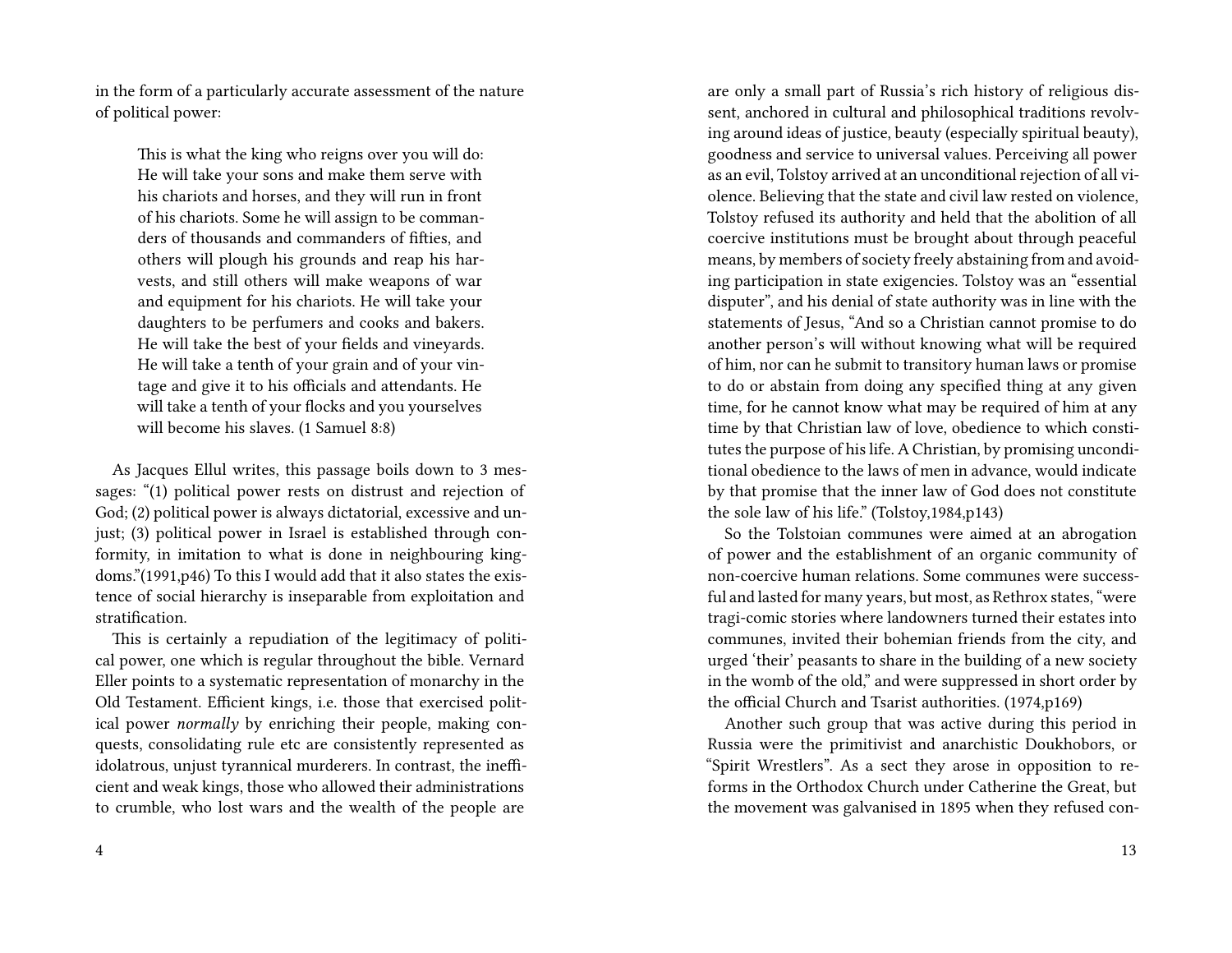ture and say, This is mine and that is yours. This is my work, that is yours. But everyone shall put their hands to till the earth and bring up cattle, and the blessing of earth shall be common to all; when a man hath need of corn or cattle, he shall take from the next store house he meets with. There shall be no buying or selling, no fairs and markets. And all shall cheerfully put their hands to make those things that are needful, one helping another. There shall be none lords over others, but everyone shall be lord of himself, subject to the law of righteousness, reason and equity, which shall dwell and rule in him, which is the Lord. (Wookcock,1972,p33)

Winstanley was an extreme pacifist and seems to have believed he could achieve social transformation through peaceful example. If only the Diggers were able to implement an equalitarian community and cultivate commons and wastelands, the community of love would naturally interpenetrate all aspects of English society, eventually encompassing both rich and poor. The Diggers used a kind of direct action, squatting on unused land throughout southern England and farming it for their own sustenance. The local land owners and the state authorities went into alliance against this subversive little company, and the Diggers practised passive resistance for as long as they could endure, and were eventually violently dispersed. Indeed, the movement was a trivial and insignificant event at the time, but the erudition and sophistication of Winstanley's writings has meant that the Diggers are now claimed by both contemporary socialists and anarchists.

Parallel to Winstanley, perhaps the most influential Christian anarcho-communalist, more influential as an individual than any populist group, was Leo Tolstoy. Tolstoy's works on Christian anarchy or "non-resistance" (non-violent resistance) historically defined as the great kings. As Eller says, "this observation either means that the only acceptable power in the long run is the weakest one, or that if a political leader is faithful to god, he is necessarily a bad political leader."(1987,p34) In addition to this pattern, next to every king we have the appearance of the most charismatic figure of Christian mythology the prophet, who is always the harshest critic of the prevailing authorities, and is always brutally oppressed by them (Isaiah, Ezekiel, Daniel, Elijah). All these factors manifest in a profound way an anti-royalist and anti-statist sentiment.

Turning to the New Testament we seem to find two contradictory tendencies. The first ostensibly favourable to political power, seen mainly in Paul's infamous "there is no authority but from God" (Rom. 13:1). The other, a much more pronounced and extensive hostility to power, apparent mostly in the gospels and Revelation. Since Constantine exegetes have based their entire theology of state on the few isolated statements that seem to offer a divine legitimation of hierarchical domination, most significantly Romans 13, and Jesus' trail before Pilate. Before considering these factors it will be useful to look at Jesus' own radically negative attitude to political power.

When Jesus began his public ministry the gospels tell of his temptation by Satan. The devil tempts him 3 times, the last of which is relevant to this discussion. The devil takes Jesus to a high mountain and shows him all the kingdoms of the world: "I will give you all these things if you will prostrate yourself and worship me." (Matt. 4:8–9)

Or: "I will give you all this power and the glory of these kingdoms, for it has been given to me, and I will give it to whom I will. If you then, will prostrate yourself before me, it shall be yours." (Luke. 5:8–7) It is important to emphasise, as Ellul does in his analysis, that the gospels were probably targeted at Christian communities with a Greek origin in view, so the reference is to political power in general, not just Rome and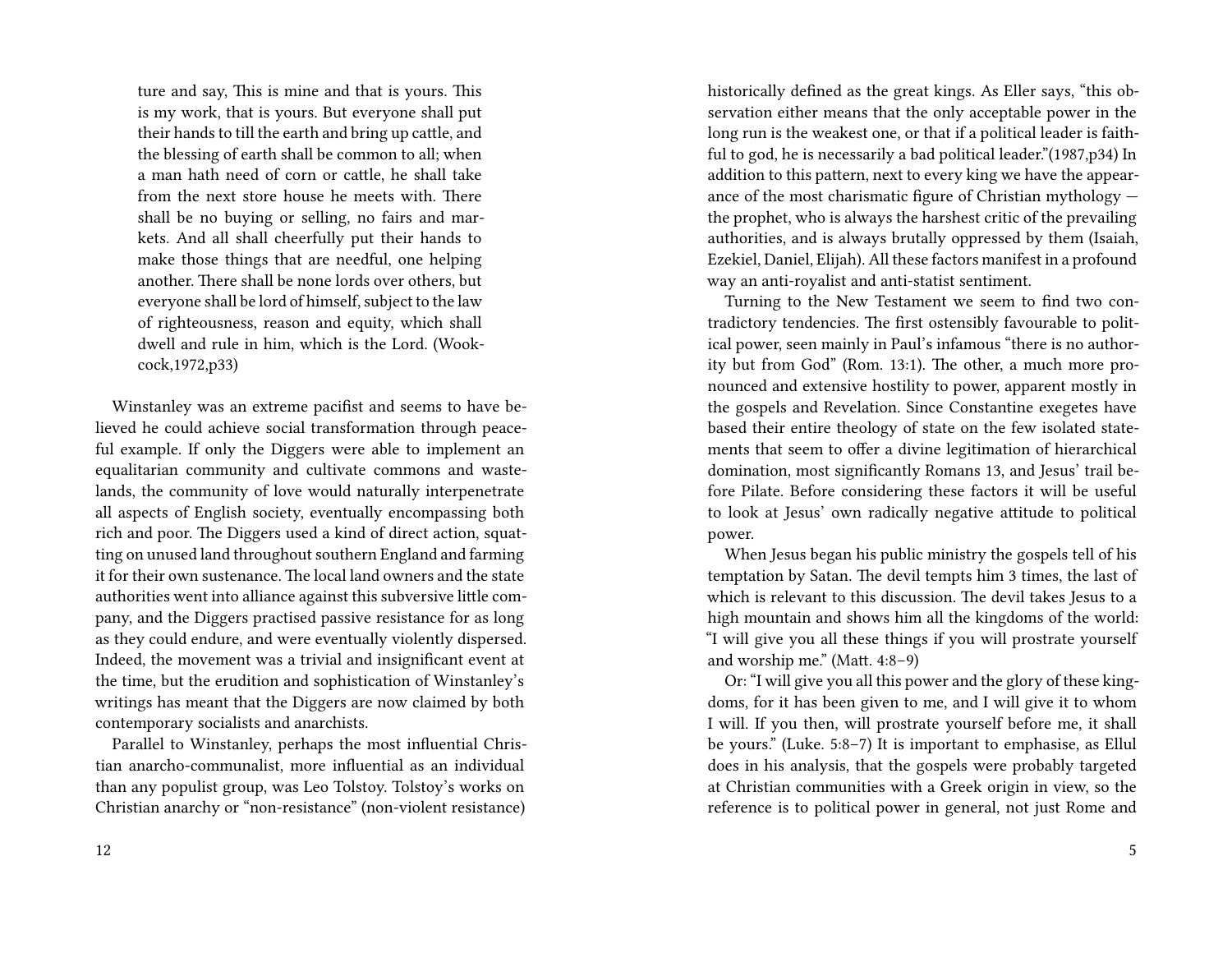the Herod dynasty. (1991,p58) The text clearly states that the political realm is a satanic domain and we may thus say that among Jesus' immediate followers and the first Christian generation political institutions — what we now recognise as the state — belonged to the devil, and that those who held power received it from him.

Another saying by Jesus on political authorities is found in a discussion in Matthew 20:20–25. The disciples are accompanying him to Jerusalem where some believed he would seize power and establish a sovereign Jewish kingdom. The wife of a man named Zebedee presents her sons to Jesus; James and John, and requests that they should be seated on the right and left hands of him in heaven — in other words, that they be promoted to positions of leadership and authority. Jesus first tells his disciples that they have no understanding, and then says:

You know the rulers of the nations lord it over them, and those in high positions enslave them. It should not be so among you; but whoever should be great among you must be the servant, and whoever wants to be first must be your slave — just as the son of man did not come to be served, but to serve. (Matt. 20.20)

The passage speaks for itself, and should be compared with the quote from Rocker above. There is no distinction made here, all political regimes lord it over their subjects — there can be no political power without tyranny.

This is of course only a rudimentary synthesis of Jesus' various sayings on political power. There are other, equally forceful negations, most significantly his trail before Roman law. Here we see an almost mocking distain for both the Roman state and the temple priests (nascent Christendom). There are differences between the four gospels, but as Ellul comments, "the attitude is always the same whether it takes the form of si-

6

*is Within You*. In fact, it seems likely Tolstoy took much of his own inspiration from Winstanley:

Where does that reason dwell? He dwells in every creature according to the nature and being of that creature, but supremely in man. Therefore man is called a rational creature. This is the kingdom of God within man. Let reason rule the man and he dares not trespass against his fellow creatures, but does as he would be done unto. For reason tells him — is thy neighbour hungry and naked today? Do thou feed him and cloth him; it maybe thy case tomorrow and then he will be ready to help thee. (Woodcock, 1972,p31)

For Winstanley private property (especially land, in an agricultural economy "the major means of production") was the source of all wealth and therefore, "the cause of all wars, bloodshed, theft and enslaving laws that hold people under misery." (Rexroth,1974,p145) Private property divides humans, nations, and incubates the conditions of perpetual war on which the state thrives. Winstanley declared that not only masters and magistrates, but also husbands and fathers "do carry themselves like oppressing lords over such that are under them not knowing that these have an equal privilege with them to share the blessings of liberty." (Rexroth,1974,p141) He sketched out a vision of free society based on the teachings of Christ whom he gives the name Universal Liberty. It seems Winstanley envisioned something akin to the polity of the ancient Israelites in which the state would have power only as a court of final appeal. Some of his passages come remarkably close to the works of the great 19<sup>th</sup> century anarchists and their projections of social liberty:

When this universal equity rises upon every man and woman, then none shall lay claim to any crea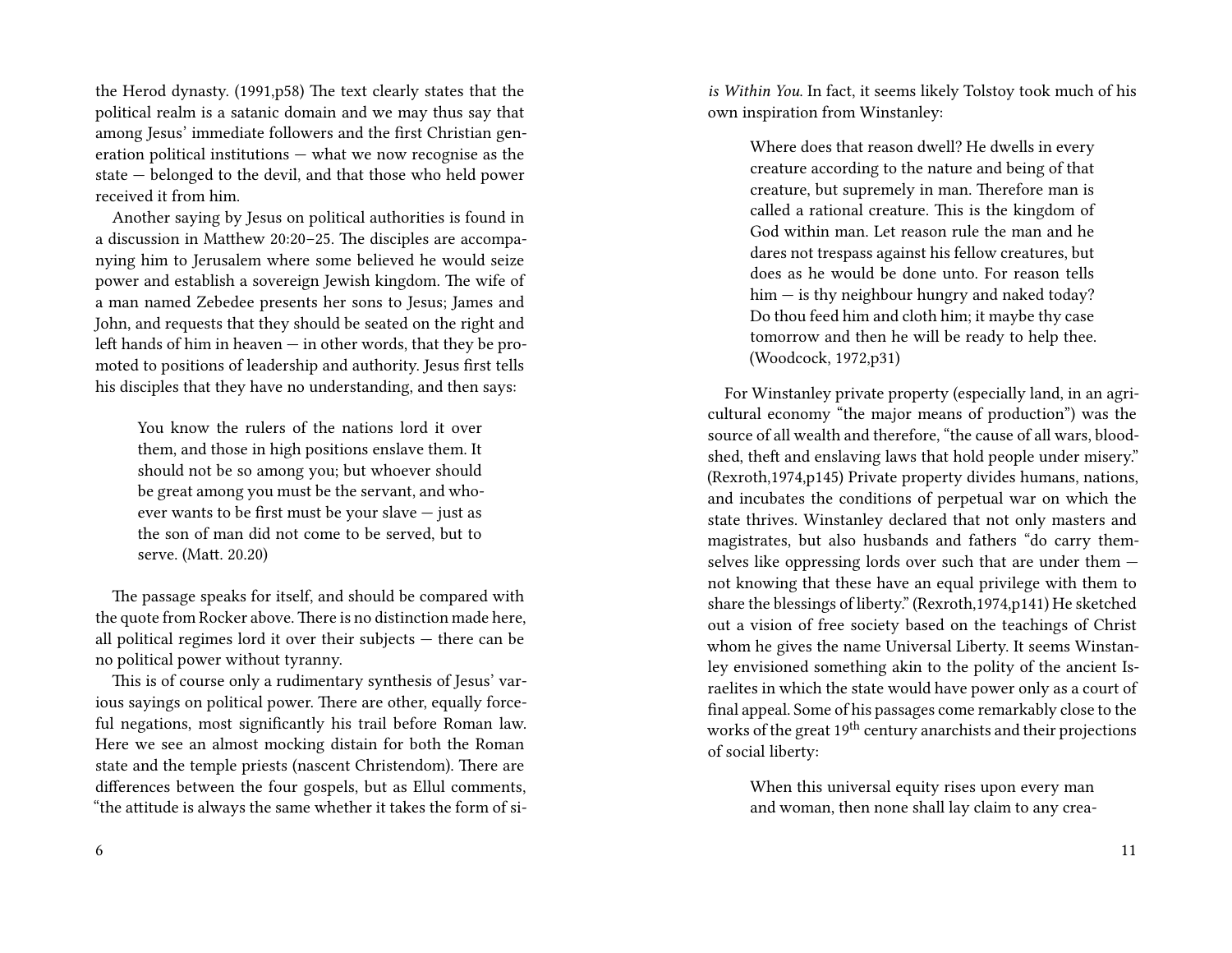pacifists and communists; and militant chiliasts who literally became extinct under relentless persecution. For years after Muster the Anabaptists were hunted pariahs, and it was difficult to practice any form of communalism. Many Hutterite and Mennonite groups were able to find sanctuary in Moravia under the patronage of sympathetic nobility and were able to maintain outlying colonies in Slovakia and Bohemia. By the standards of the day, communities were organised in an astoundingly equalitarian fashion and perceived the state and Church as "morbid growths on the normal body of oeconomia" (Rexroth, 1974, p ix) In Austerlitz, historically the longest lived communalist society, both communism of production and communism of consumption were successful. They established their own schools (although higher education was rejected), socialised childcare and public health, and generated substantial surpluses from their systems of production and distribution. The Anabaptists' refusal of imperial and Church hegemony ultimately lead to their expulsion from Moravia in 1622, and they were scattered throughout Eastern Europe and Russia. Eventually, many emigrated to the United States and Canada and formed sundry contemporary anarcho-communalist sects such as the Quakers, Mennonites and to a lesser extent, the Amish.

These movements had important long-term consequences in uniting religious and political dissent, an ethic closely paralleled in the anarchistic Christian movements of the English Civil War Period. It was in these conditions of class struggle that, among a whole cluster of radical groups such as the Fifth Monarchy Men, the Levellers and the Ranters, there emerged perhaps the first real proto-anarchists, the Diggers, who like the classical 19<sup>th</sup> century anarchists identified political and economic power and who believed that a social, rather than political revolution was necessary for the establishment of justice. Gerrard Winstanley, the Diggers' leader, made an identification with the word of God and the principle of reason, an equivalent philosophy to that found in Tolstoy's *The Kingdom of God*

lence, of accusation of the authorities, or of deliberate provocation — a refusal to accept any authority other that that of God". (1991,p61) Some theologians such as Karl Barth contend that since Jesus did not rebel against the verdict of the authorities he regarded the jurisdiction as legitimate, and thus we find the basis for state power. (Eller,1987,p124) This understanding is derived mainly from the statement of Jesus: "You would not have the least power over me unless it had been given to you from above, therefore he who delivered me to you is more guilty that you." (John 19:10–11) Unless we totally isolate this statement from every other biblically recorded statement Jesus made on political power it is obvious he is saying Pilate has received his power from Satan, not from God as is the popular interpretation. Furthermore, this is congruent with an earlier statement Jesus makes, commenting that the powers of darkness are at work in his trial. (Luke 22:52–53) Indeed, every text relating to Jesus' encounters with political and religious authority find subtle mockery, irony, non-cooperation, indifference and challenge. Jesus was certainly no guerrilla, he was a non-violent resistor, an anarchist of purely Tolstoian character.

The political refusal is constant throughout the bible, and finds its most violent expression in Revelations. While this is a contentious book subject to a diverse variety of interpretations, among Christian theologians there is little dispute that it is a prophetic representation of the apocalypse. Without engaging in a lengthy analysis it is enough to say that Revelation is concerned with the inevitable self-destruction of the human race brought on by the nature of political power — represented first by the red horse with the sword (whose sole function is making war, exercising power, and causing human beings to perish), and in the end by Babylon, the focus of political power, the power of money, and the structure of civilisation. (Morris,1987,pp45-62)

We thus find a systematic pattern of biblical negations of political power, of witness to its lack of validity and legitimacy.